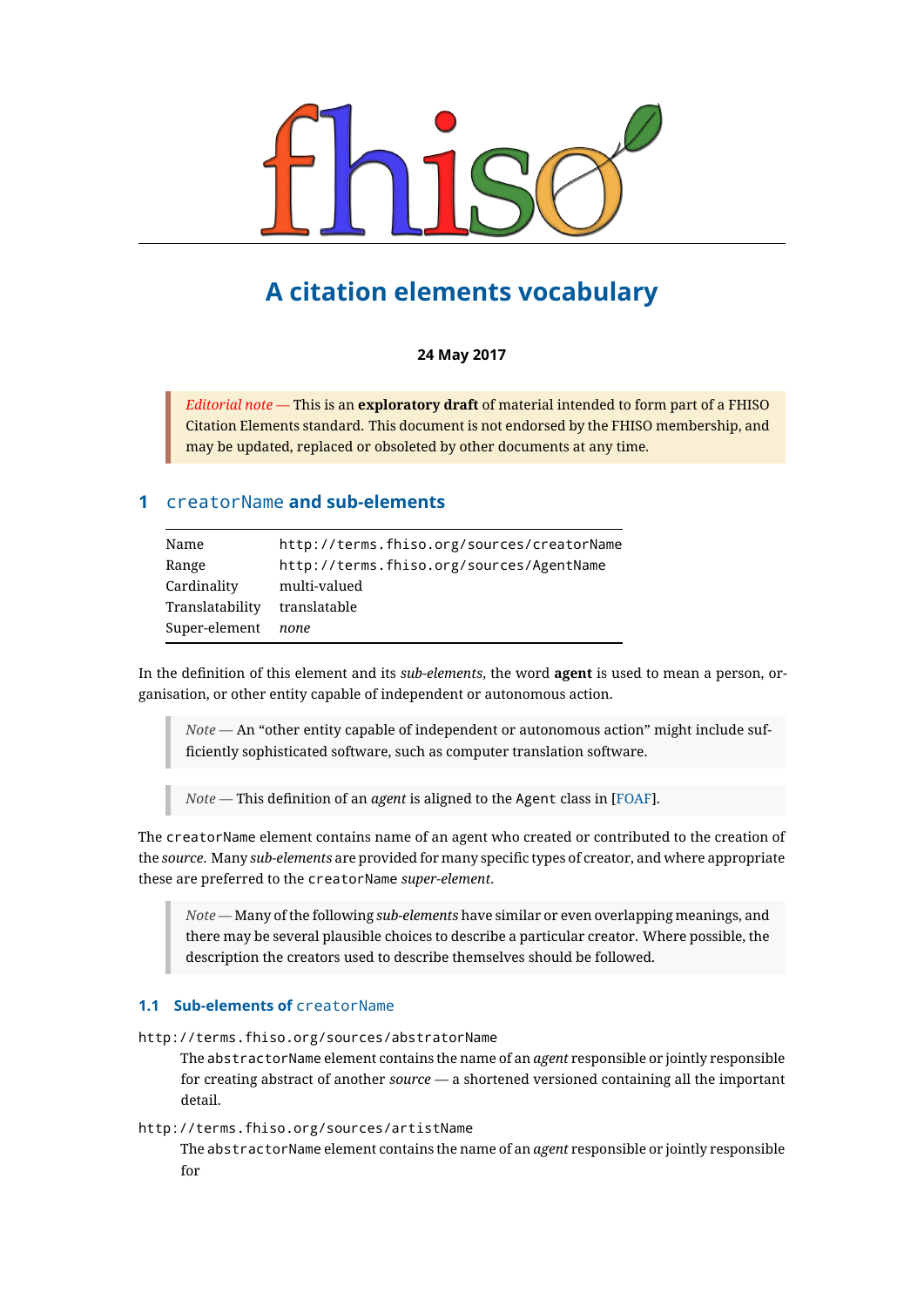http://terms.fhiso.org/sources/authorName

The authorName element contains the name of an *agent* responsible or jointly responsible for creating a significant portion of original content in a written *source*.

*Note* — The authorName element should also be used to describe the creator of a written *source*

http://terms.fhiso.org/sources/compilerName

The compilerName element contains the name of an *agent* responsible or jointly responsible for creating a *source* by compiling content from many other *sources*.

http://terms.fhiso.org/sources/composerName

The composerName element contains the name of an *agent* responsible or jointly responsible for creating a *source* which is a piece of music.

*Note* — The composerName element has been included largely for compatibility with [CSL] and other vocabularies that have such a role. It is not anticipated that it will be used much.

http://terms.fhiso.org/sources/directorName

The directorName element contains the name of an *agent* responsible for directing [the p](//docs.citationstyles.org/en/stable/specification.html)roduction of a film or other audio or visual *source*.

http://terms.fhiso.org/sources/editorName

The editorName element contains the name of an *agent* responsible or jointly responsible for selecting, preparing or editing the content of a *source*.

http://terms.fhiso.org/sources/editorTranslatorName

The editorTranslatorName element contains the name of an *agent* reponsible or jointly reponsible for the translation of a *source* from another language or languages, and who was also had a major role in selecting or preparing the choice of material for translation.

*Note* — The editorTranslatorName element has been included largely for compatibility with [CSL]. It combines the roles of the editorName and translatorName elements, and should only be used when the editorial aspect is significant. Usually the translatorName element is more appropriate.

http://ter[ms.f](//docs.citationstyles.org/en/stable/specification.html)hiso.org/sources/editorialDirectorName

The editorialDirectorName element contains the name of an *agent* responsible or jointly responsible for the overall vision and editorial policies applied across a large number of a publisher's publications.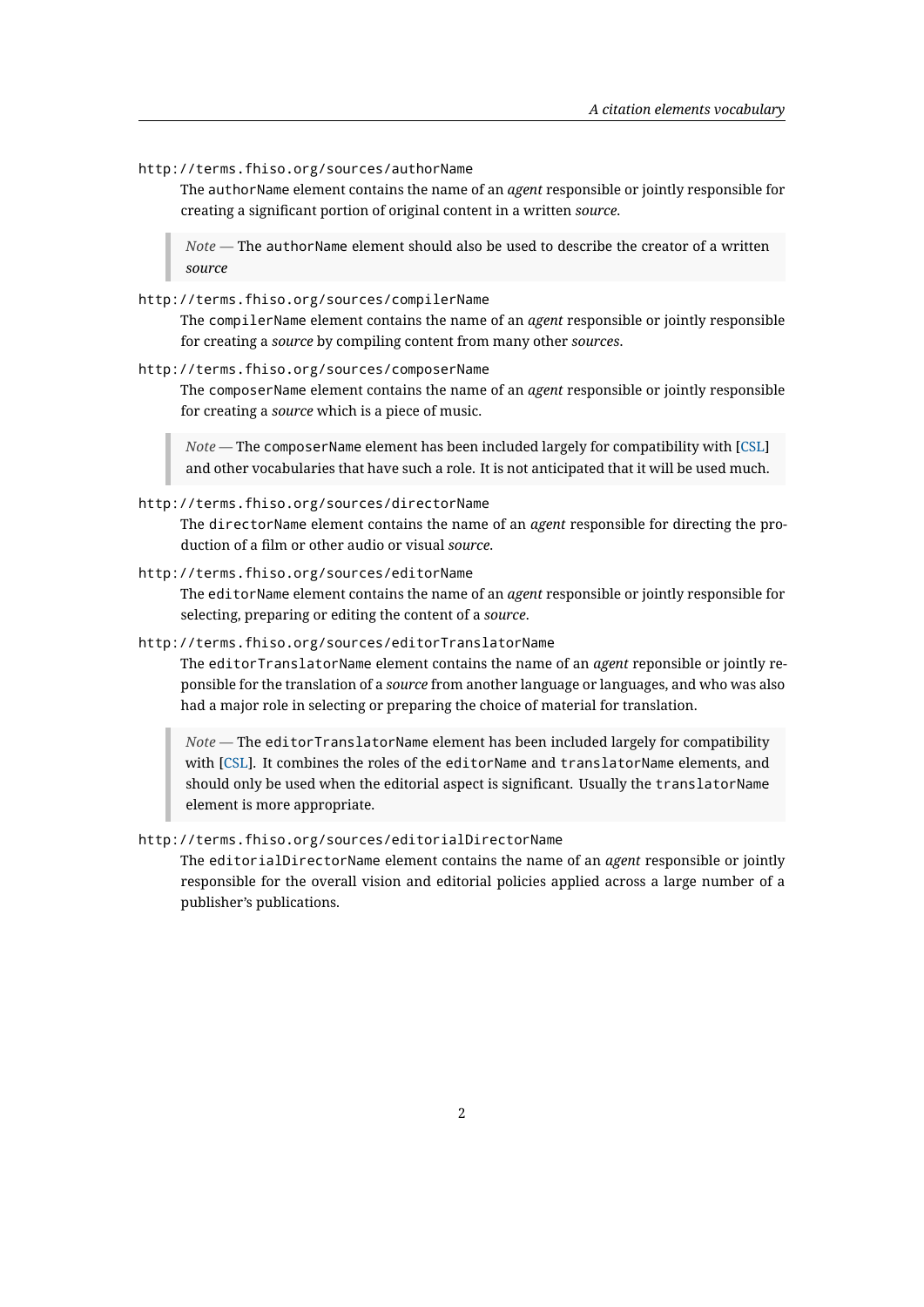*Note* — The editorialDirectorName element has been included solely for compatibility with [CSL]. Few if any style guides include it.

# http://terms.fhiso.org/sources/illustratorName

The illustratorName element contains the name of an *agent* responsible or jointly responsible fo[r illu](//docs.citationstyles.org/en/stable/specification.html)strating a written or visual *source*.

http://terms.fhiso.org/sources/indexerName

The indexerName element contains the name of an *agent* responsible or jointly responsible for creating a *source* which is primarily an index of one or more other *sources*.

http://terms.fhios.org/sources/intervieweeName

The intervieweeName element contains the name of a person who is a subject of an interview, and where the *source* is a transcript, recording or other representation of that interview.

http://terms.fhiso.org/sources/interviewerName

The interviewerName element contains the name of an agent responsible or jointly responsible for asking questions during an interview, and where the *source* is a transcript, recording or other representation of that interview. A *citation element set* containing an interviewerName *should* normally also contain one or more intervieweeName *citation elements* identifying who was being interviewed.

http://terms.fhiso.org/sources/transcriberName

The transcriberName element contains the name of an *agent* responsible or jointly responsible for creating a written *source* which is primarily a verbatim or near-verbatim transcription of one or a small number other *sources*.

*Editorial note* — This definition needs to be clearer on the distinction between compilation and transcription.

# http://terms.fhiso.org/sources/translatorName

The translatorName element contains the name of an *agent* reponsible or jointly reponsible for the translation of a *source* from another language or languages.

*Editorial note* — This list of sub-elements is somewhat based on the list of roles in [CSL]. No decision has yet been taken on whether complete harmonisation is desirable.

CSL's collection-editor and container-author have been omitted pending a decision on how to deal with more general matters with containment.

CSL's original-author and reviewed-author have been omitted, as it is FHISO's current intention to store translations and reviews using layers.

No use cases have been found to warrant the inclusion of CSL's editorial-director. Applications converting it to FHISO *citation elements* should treat it as editor or collection-editor, or drop it.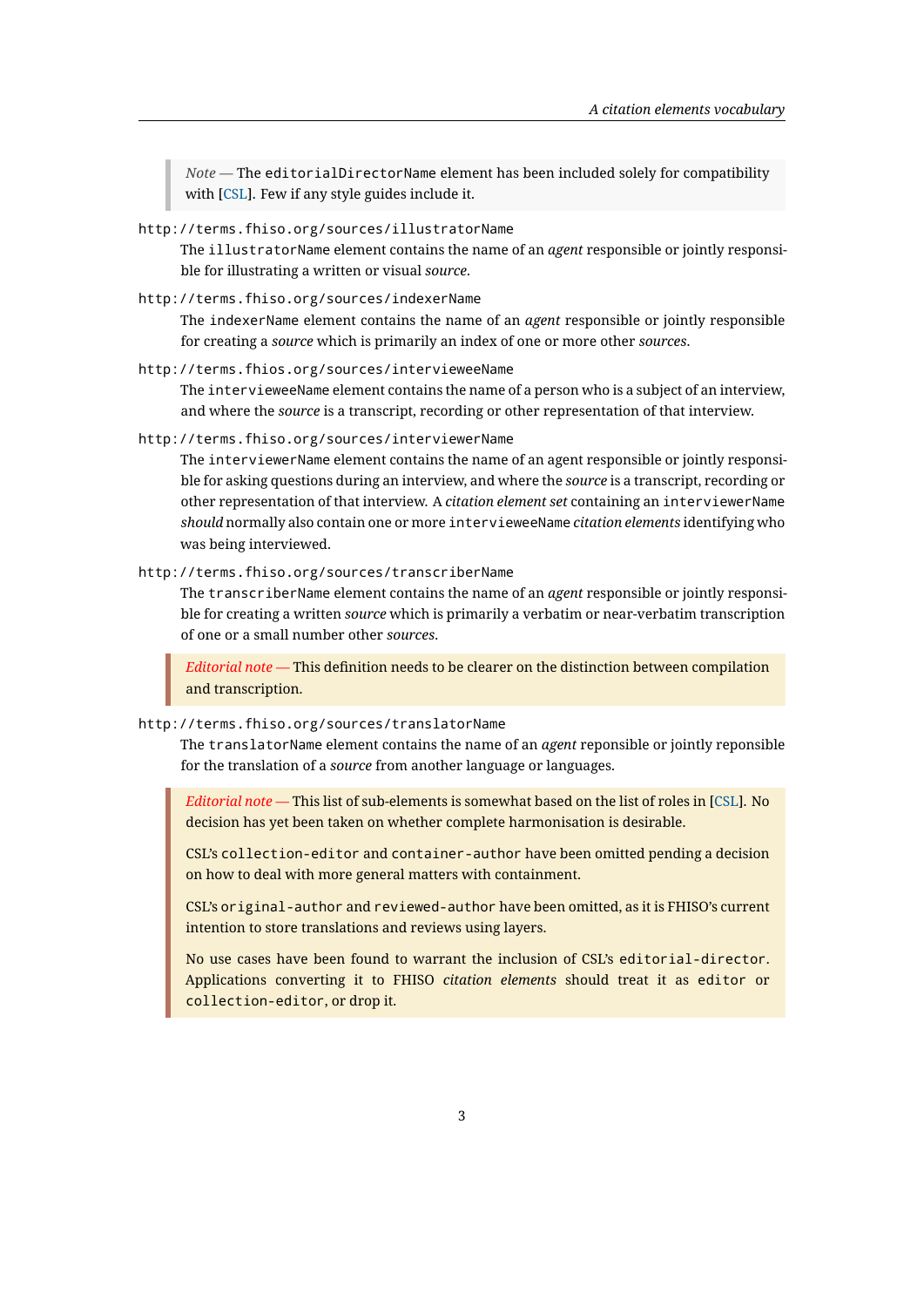# **2 References**

# **2.1 Normative references**

# **[ISO 10646]**

ISO (International Organization for Standardization). *ISO/IEC 10646:2014. Information technology — Universal Coded Character Set (UCS).* 2014.

# **[ISO 15924]**

ISO (International Organization for Standardization). *ISO 15924:2004. Codes for the representation of names of scripts.* 2004.

# **[ISO 639-1]**

ISO (International Organization for Standardization). *ISO 639-1:2002. Codes for the representation of names of languages — Part 1: Alpha-2 code*. 2002.

#### **[ISO 639-2]**

ISO (International Organization for Standardization). *ISO 639-2:1998. Codes for the representation of names of languages — Part 2: Alpha-3 code*. 1998. (See http://www.loc.gov/standards/ iso639-2/.)

#### **[RFC 2119]**

IETF (Internet Engineering Task Force). *RFC 2119: Key words [for use in RFCs to Indicate Re](http://www.loc.gov/standards/iso639-2/)[quiremen](http://www.loc.gov/standards/iso639-2/)t Levels.* Scott Bradner, 1997. (See http://tools.ietf.org/html/rfc2119.)

# **[RFC 3987]**

IETF (Internet Engineering Task Force). *RFC 3987: Internationalized Resource Identifiers (IRIs).* Martin Duerst and Michel Suignard, 2005. (See [http://tools.ietf.org/html/rfc3](http://tools.ietf.org/html/rfc2119)987.)

#### **[RFC 5646]**

IETF (Internet Engineering Task Force). *RFC 5646: Tags for Identifying Languages.* Addison Phillips and Mark Davis, eds., 2009. (See http://[tools.ietf.org/html/rfc5646.\)](http://tools.ietf.org/html/rfc3987)

# **[RFC 7230]**

IETF (Internet Engineering Task Force). *RFC 7230: Hypertext Transfer Protocol (HTTP/1.1): Message Syntax and Routing.* Roy Fieldind a[nd Julian Reschke, eds., 2014. \(Se](http://tools.ietf.org/html/rfc5646)e http://tools.ietf.org/ html/rfc7230.)

#### **[RFC 7231]**

IETF (Internet Engineering Task Force). *RFC 7231: Hypertext Transfer Prot[ocol \(HTTP/1.1\): Se](http://tools.ietf.org/html/rfc7230)[mantics and C](http://tools.ietf.org/html/rfc7230)ontent.* Roy Fieldind and Julian Reschke, eds., 2014. (See http://tools.ietf.org/html/ rfc7231.)

## **[UAX 15]**

The Unicode Consortium. "Unicode Standard Annex 15: Unicode Nor[malization Forms" in](http://tools.ietf.org/html/rfc7231) *The [Unicode](http://tools.ietf.org/html/rfc7231) Standard, Version 8.0.0.* Mark Davis and Ken Whistler, eds., 2015. (See http://unicode. org/reports/tr15/.)

#### **[XML]**

W3C (World Wide Web Consortium). *Extensible Markup Language (XML) 1.1*, 2[nd edition. Tim](http://unicode.org/reports/tr15/)